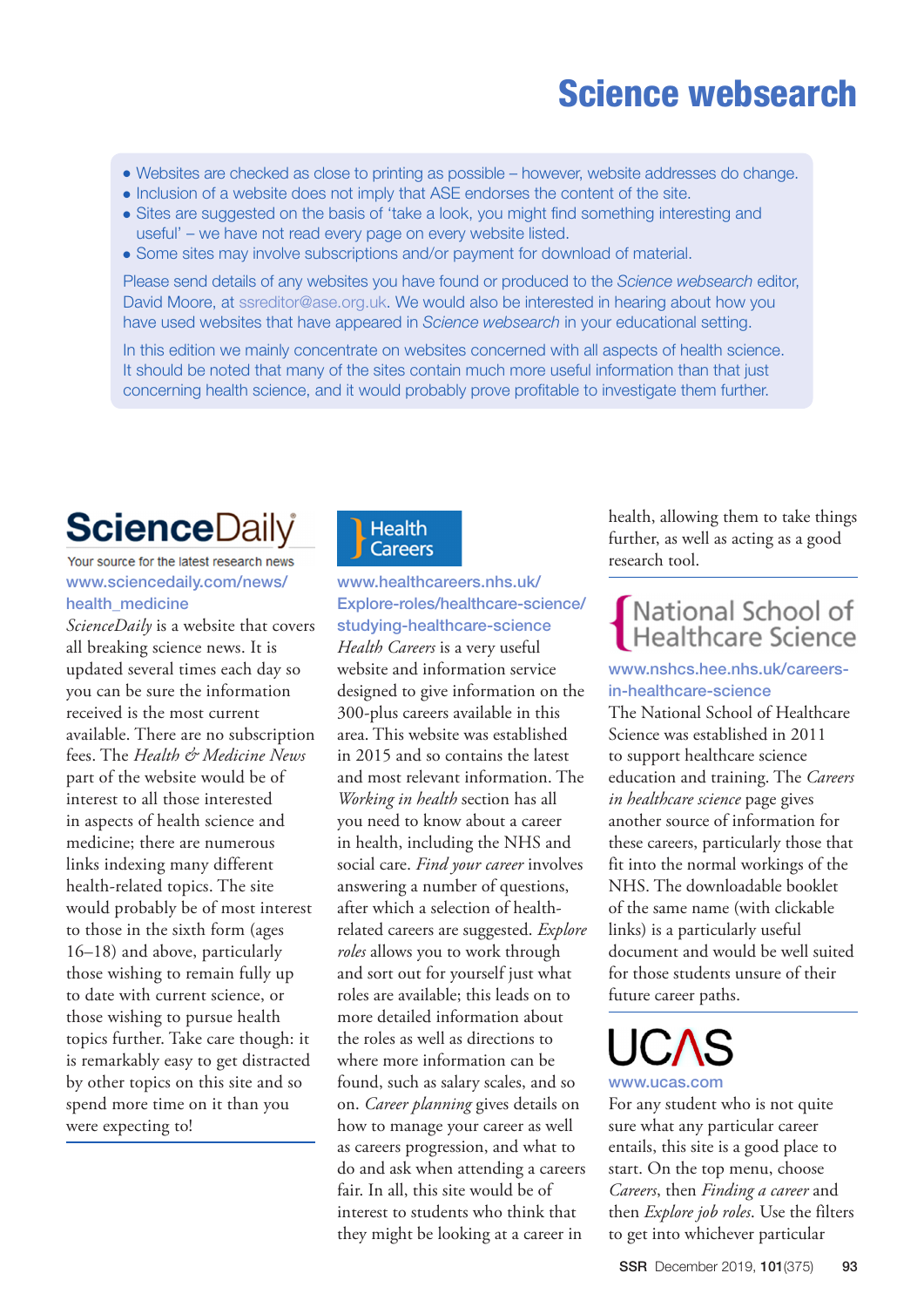#### Science websearch

career is of interest. Each career is explained, with information on related skills, academic routes and essential qualifications, along with links to finding out more (usually the associated professional bodies). *UCAS* is not just the site for applying for university: there is a lot more information here than may first meet the eye.

## **LONDON MUSEUMS** of Health & Medicine

#### [http://medicalmuseums.org](http://medicalmuseums.org/)

This site is a comprehensive guide to London museums connected to health, medicine, nursing and learning, including the Alexander Fleming Laboratory and the Wellcome Collection. From the home page there are links to each of the museums, with basic information on the scope of the museum. Then for each of the individual museums there is a short introduction, visitor information (including prices if applicable, opening days and times, and accessibility), details of any events and exhibitions, how to find the museum and how to contact them. There are also details of walking tours around London concerned with various aspects of the museums, as well as a *Google* map with all of the sites superimposed should you wish to combine a visit to more than one museum. This site would be of great value for those wishing to visit one or more of the major health museums.



#### [www.eurekalert.org](https://www.eurekalert.org)

*EurekAlert!* is an online news service operated by the American Association for the Advancement of Science and is a site whereby different organisations can bring their news to the media. News

comes from all over the world, not just America; the material is presented in an easy-to-follow manner and is thoroughly up to date. The *News* tab gives access to sorted information: one of the links being to *Medicine and health*, from which articles can be accessed. There is a more general search facility, should you wish to investigate a particular topic. Each article generally has accompanying links to other available information. This site would be of use to any teacher wanting the latest information and to illustrate the cutting edge of science. As ever, however, material is posted on the site by organisations wishing to promote their research, and so should be treated accordingly.



#### [www.ipem.ac.uk/CareersJobs/](https://www.ipem.ac.uk/CareersJobs/TheScienceandtheScientists.aspx) **[TheScienceandtheScientists.](https://www.ipem.ac.uk/CareersJobs/TheScienceandtheScientists.aspx)** [aspx](https://www.ipem.ac.uk/CareersJobs/TheScienceandtheScientists.aspx)

This website gives access to a series of six leaflets and accompanying posters aimed at the general public concerning the physics and engineering behind some commonly used medical treatments. Information is clearly presented and colourful, and would be helpful in explaining some of the science behind the various techniques. Leaflets and posters are currently available on: *Seeing inside the body with ultrasound*, *Improving mobility with gait analysis*, *Treating cancer with radiation*, *Diagnosing disease with radioactivity*, *Seeing inside the body with MRI* and *Assessing the body with physiological measurement*. These resources would be useful to those studying A-level (or equivalent) sciences.



#### [www.amputee-coalition.org/](https://www.amputee-coalition.org/history-prosthetic-leg/) [history-prosthetic-leg](https://www.amputee-coalition.org/history-prosthetic-leg/)

An interesting, and not at all gory, history of the development of prosthetics. This would be useful background reading for any would-be surgeons. Information is presented in a colourful manner suitable for dissemination among students. There are a number of prosthetic-related links from which more information can be gleaned.

ROYAL SOCIETY<br>OF CHEMISTRY

Educat Inspiring your teaching and learning [https://edu.rsc.org/resources/](https://edu.rsc.org/resources/collections/analytical-chemistry-introductions)

### [collections/analytical-chemistry](https://edu.rsc.org/resources/collections/analytical-chemistry-introductions)[introductions](https://edu.rsc.org/resources/collections/analytical-chemistry-introductions)

This website gives a number of resources and links on analytical chemistry. Perhaps the most useful in a school situation is *Introduction to spectroscopy*. On this part of the site the following techniques are explored: infrared spectroscopy, nuclear magnetic resonance, ultraviolet–visible spectroscopy, mass spectrometry and chromatography. Each topic is covered in detail, complete with animations, as well as looking at the results obtained for each technique by using specific examples. There are also further links to other resources covered by each technique. Some of the techniques are covered in more detail than others; however, all the information given would be useful for any student wishing to revise any particular topic.